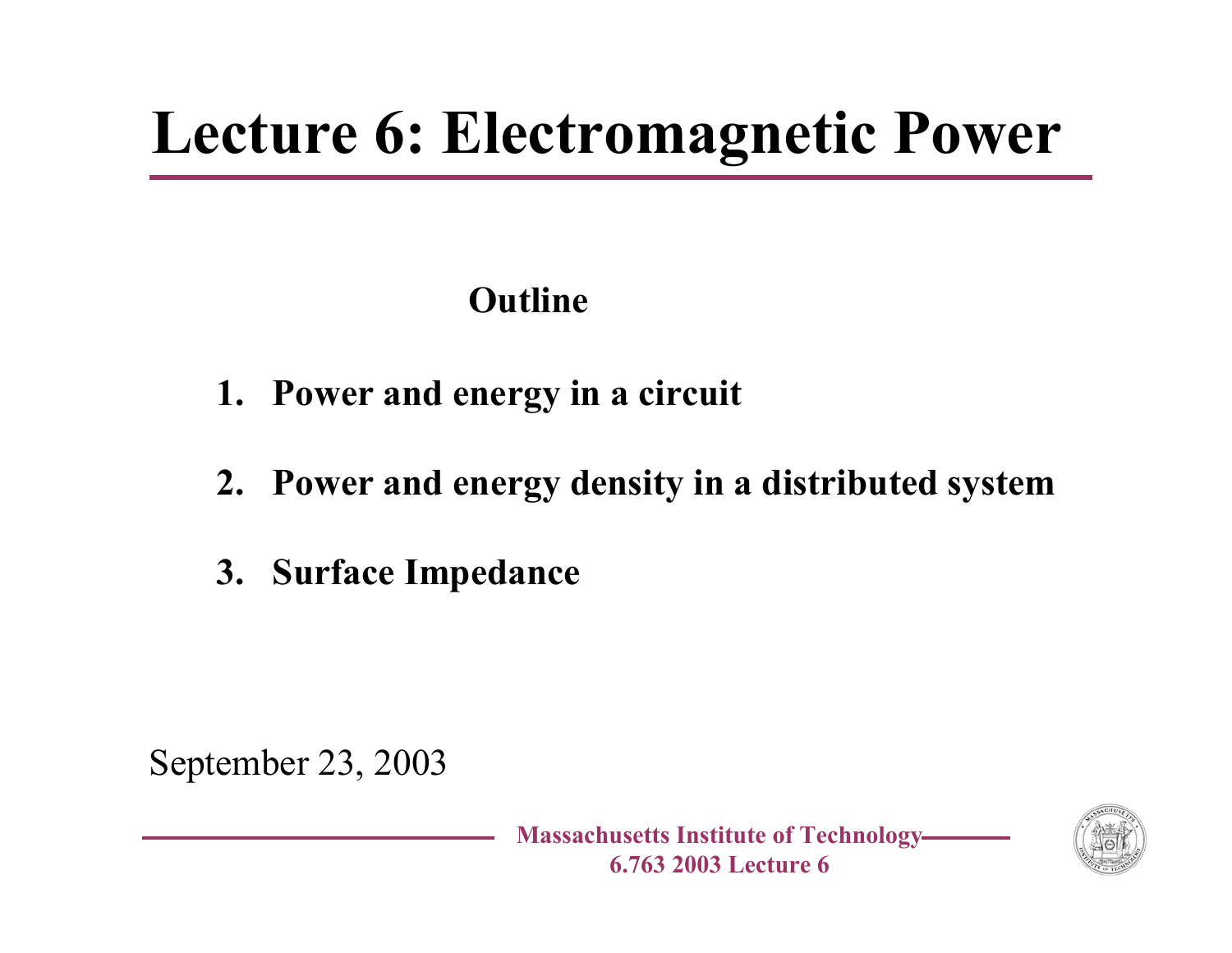### **Power in a Circuit**

 $vi = v_C i_C + v_L i_L + v_R i_R$ **Power:**

 $\rm i_L . v_L$ 

 $\rm i_R$ . $\rm v_R$ 

Constitutive relations for the resistor

 $v_R = i_R R$ ,

the inductor

$$
v_L = L \frac{d}{dt} i_L \,,
$$

and the capacitor

$$
i_C = C \frac{d}{dt} v_C \,,
$$



i

v

 $\, + \,$ 

iC

 $\boldsymbol{C}$ 

v $\, C \,$ 

R

 $\rm L$ 

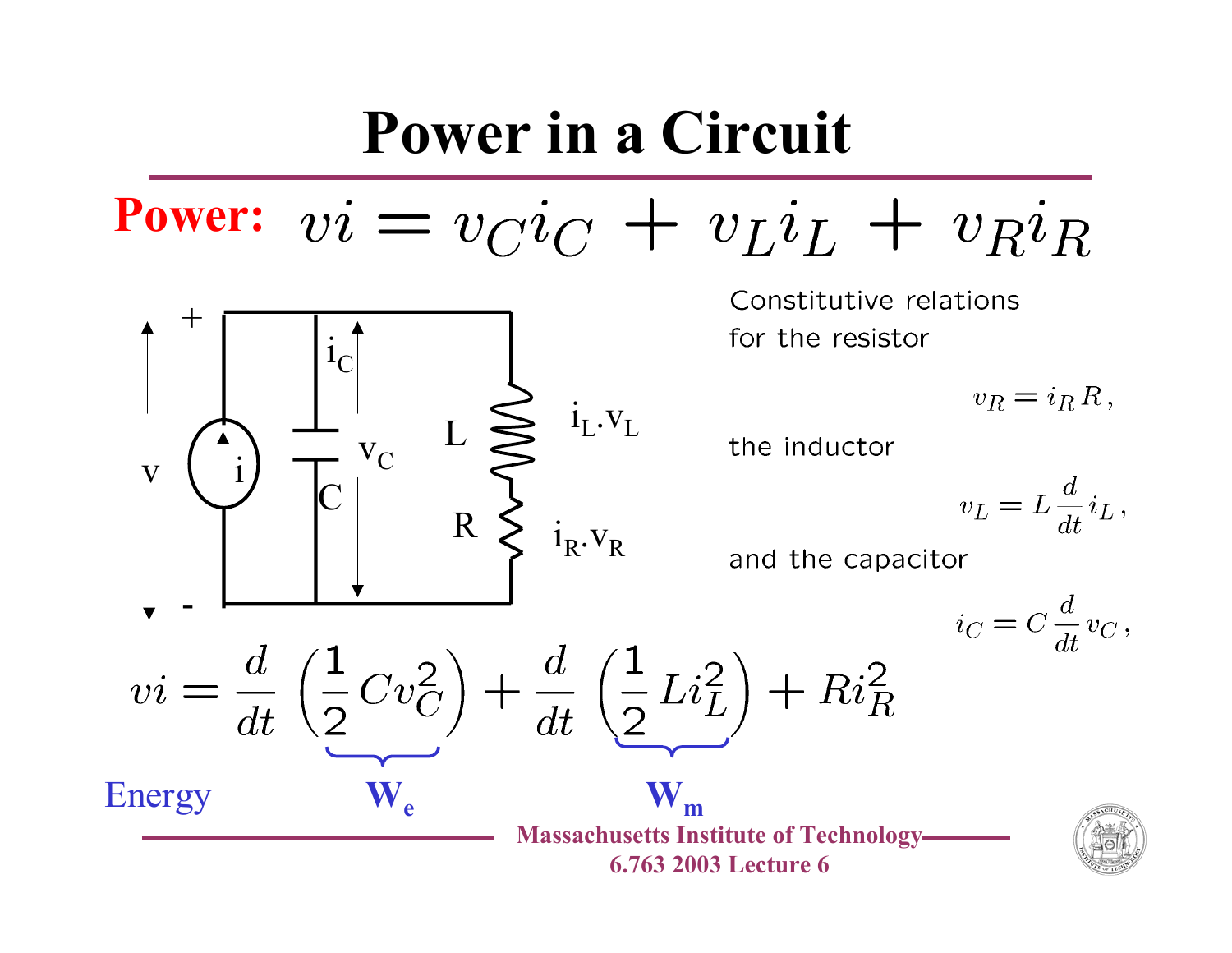### **Average Power for a Sinusoidal Drive**

The time average power is

$$
\langle vi\rangle\equiv\frac{1}{T}\int_0^T vi\,\,dt
$$

Power is a bilinear term, not a linear one, so must use real variables,

$$
C(t) = \frac{1}{2} \left( \hat{C} e^{j\omega t} + \hat{C}^* e^{-j\omega t} \right)
$$

The time average power is then

$$
\langle vi \rangle = \frac{1}{4T} \int_0^T \left( \widehat{vi}^* + (\widehat{vi}^*)^* + \widehat{vi} e^{j2\omega t} + (\widehat{vi})^* e^{-j2\omega t} \right) dt
$$

which gives

$$
\langle vi \rangle = \frac{1}{2} \operatorname{Re} \left\{ \widehat{vi}^* \right\}
$$

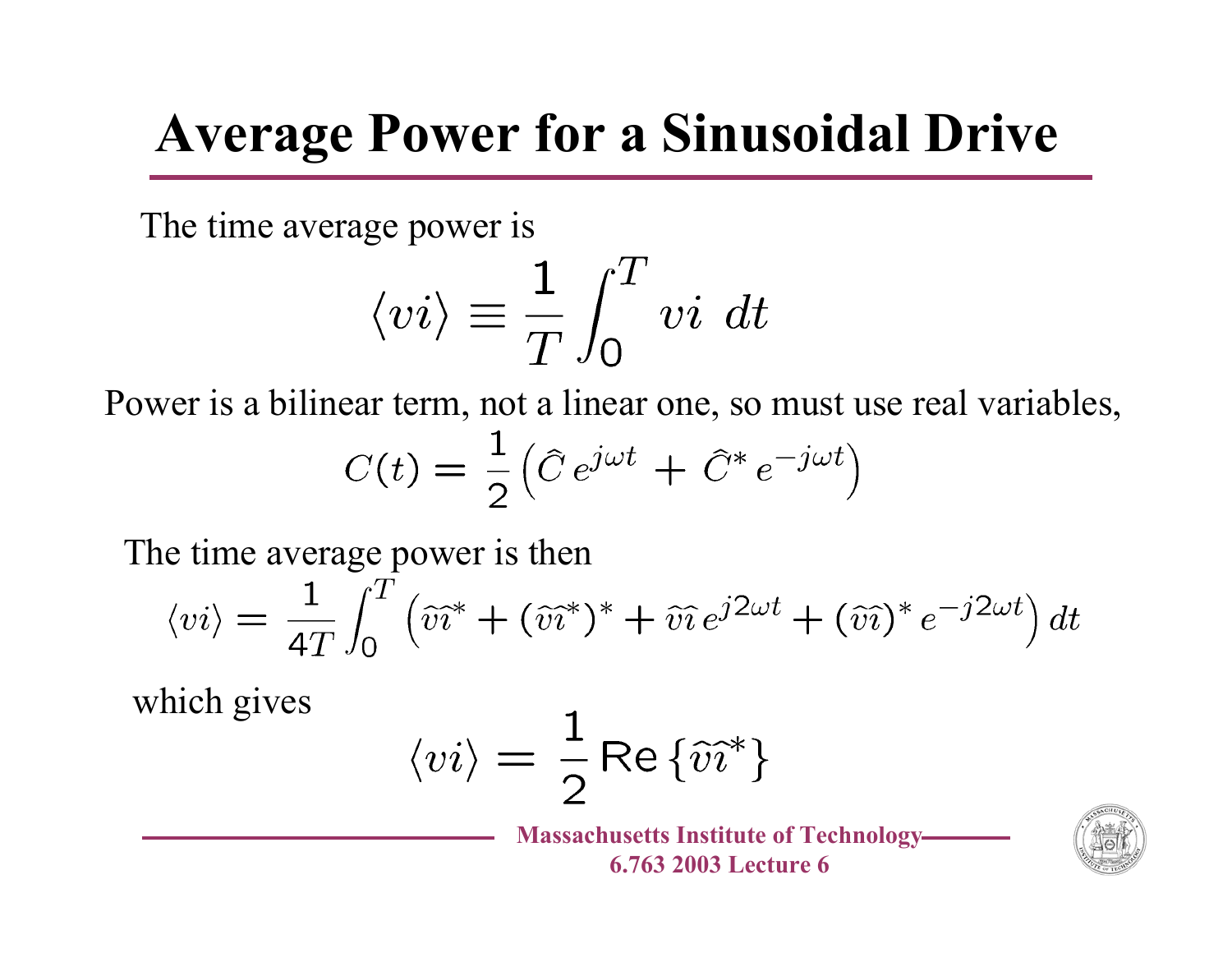### **Average Power for a Sinusoidal Drive**

$$
\langle vi \rangle = \frac{1}{2} \text{Re}\left\{\tilde{v}\tilde{i}^*\right\}
$$

$$
\langle vi \rangle = \frac{|\tilde{i}|^2}{2} \text{Re}\left\{Z(\omega)\right\} = \frac{|\tilde{v}|^2}{2} \text{Re}\left\{\frac{1}{Z(\omega)}\right\}
$$

$$
\sqrt{\frac{1}{\text{loc}} \sum_{j\omega C} j\omega L} \sum_{k \geq 0} Z(\omega) = j\omega C + \frac{1}{R + j\omega L}
$$

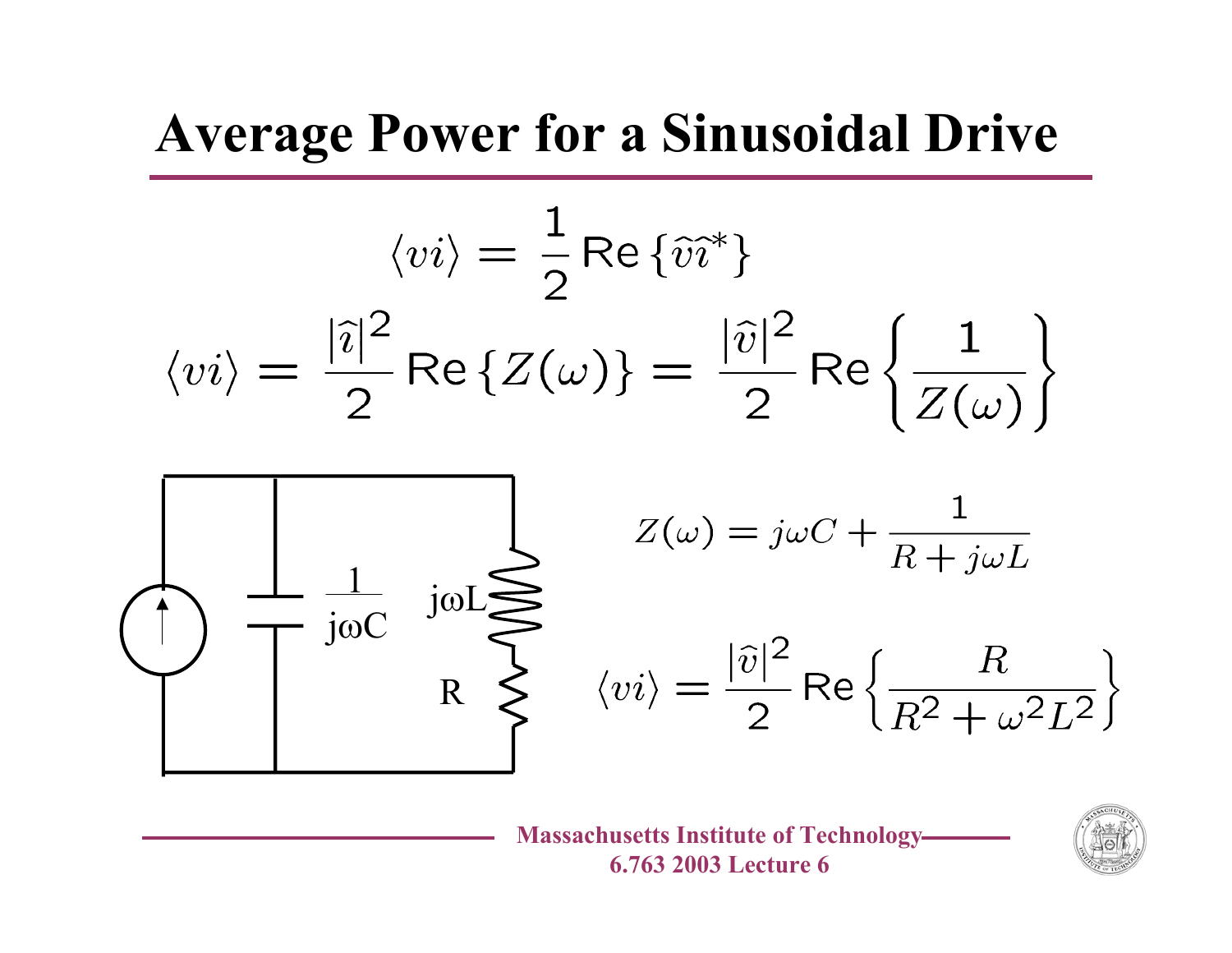# **Power in Distributed Systems**

Use the full Maxwell's Equations,

$$
\mathbf{E} \cdot \{ \nabla \times \mathbf{H} = \frac{\partial \mathbf{D}}{\partial t} + \mathbf{J} \}
$$

$$
- \mathbf{H} \cdot \{ \nabla \times \mathbf{E} = -\frac{\partial \mathbf{B}}{\partial t} \}
$$

$$
-\nabla \cdot (\mathbf{E} \times \mathbf{H}) = \mathbf{E} \cdot \frac{\partial \mathbf{D}}{\partial t} + \mathbf{H} \cdot \frac{\partial \mathbf{B}}{\partial t} + \mathbf{E} \cdot \mathbf{J}
$$

where we have used

$$
\nabla \cdot (\mathbf{A} \times \mathbf{C}) = \mathbf{C} \cdot (\nabla \times \mathbf{A}) - \mathbf{A} \cdot (\nabla \times \mathbf{C})
$$

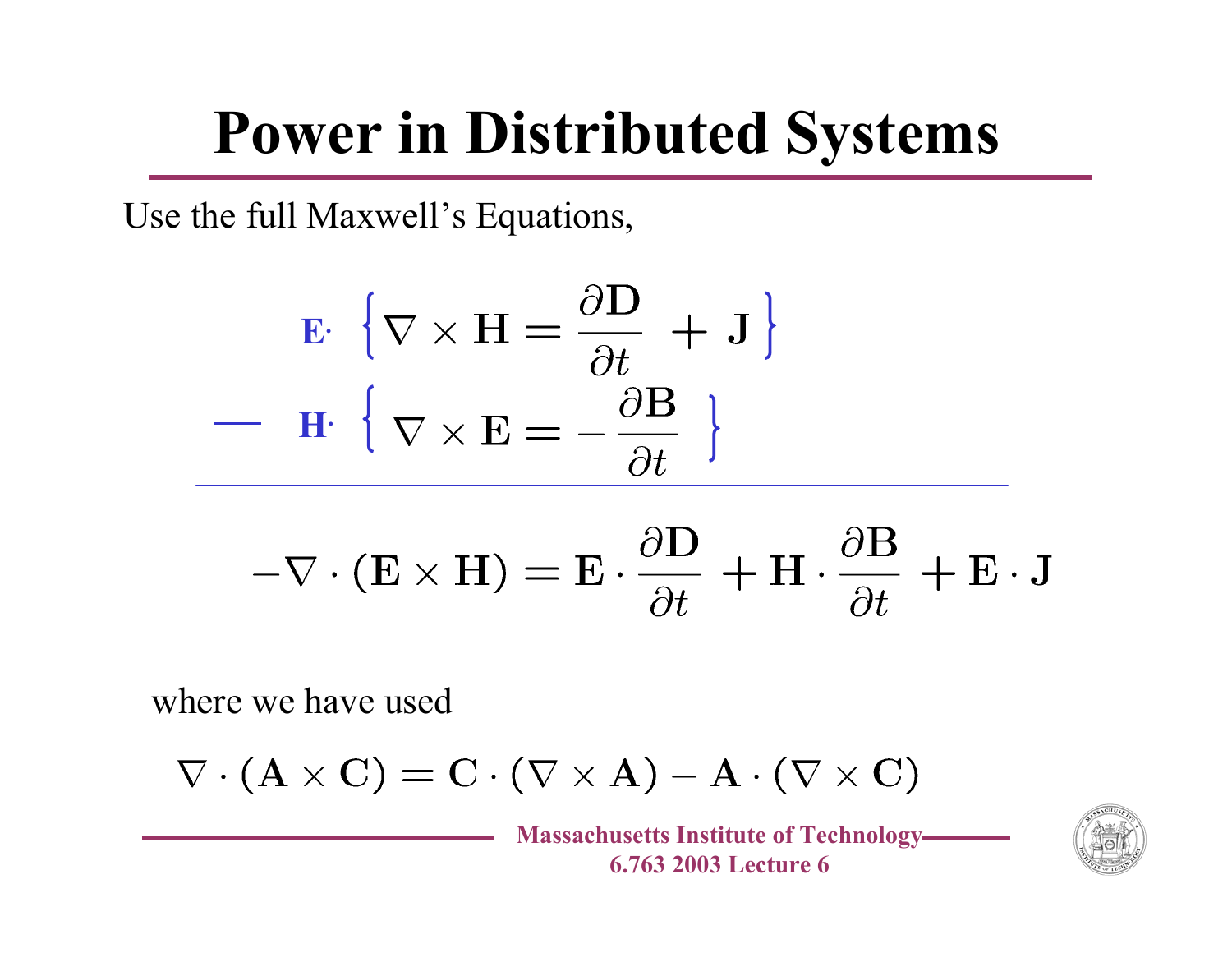# **Poynting's Theorem**

Therefore, we have found Poynting's theorem, with

$$
-\oint_{\Sigma} (\mathbf{E} \times \mathbf{H}) \cdot d\mathbf{s} = \int_{V} \left( \mathbf{E} \cdot \frac{\partial \mathbf{D}}{\partial t} + \mathbf{H} \cdot \frac{\partial \mathbf{B}}{\partial t} + \mathbf{E} \cdot \mathbf{J} \right) dv
$$

For a linear, isotropic, homogenous ohmic medium (  $\sigma_0$ , μ, ε)

$$
-\oint_{\Sigma} S \cdot d\mathbf{s} = \frac{d}{dt} \int_{V} \left( \frac{1}{2} \epsilon \mathbf{E}^{2} + \frac{1}{2} \mu \mathbf{H}^{2} \right) dv + \int_{V} \frac{1}{\sigma_{o}} \mathbf{J}^{2} dv
$$
  

$$
\mathbf{w}_{e} \qquad \mathbf{w}_{m} \qquad \text{Joule heating}
$$
energy density

For a sinusoidal drive:

$$
\langle S \rangle = \frac{1}{2} \operatorname{Re} \left\{ \hat{\mathbf{E}} \times \widehat{\mathbf{H}}^* \right\} \quad \text{and} \quad -\oint_{\Sigma} \langle S \rangle \cdot d\mathbf{s} = \frac{1}{2} \int_{V} \frac{1}{\sigma_o} |\widehat{\mathbf{J}}|^2 dv
$$

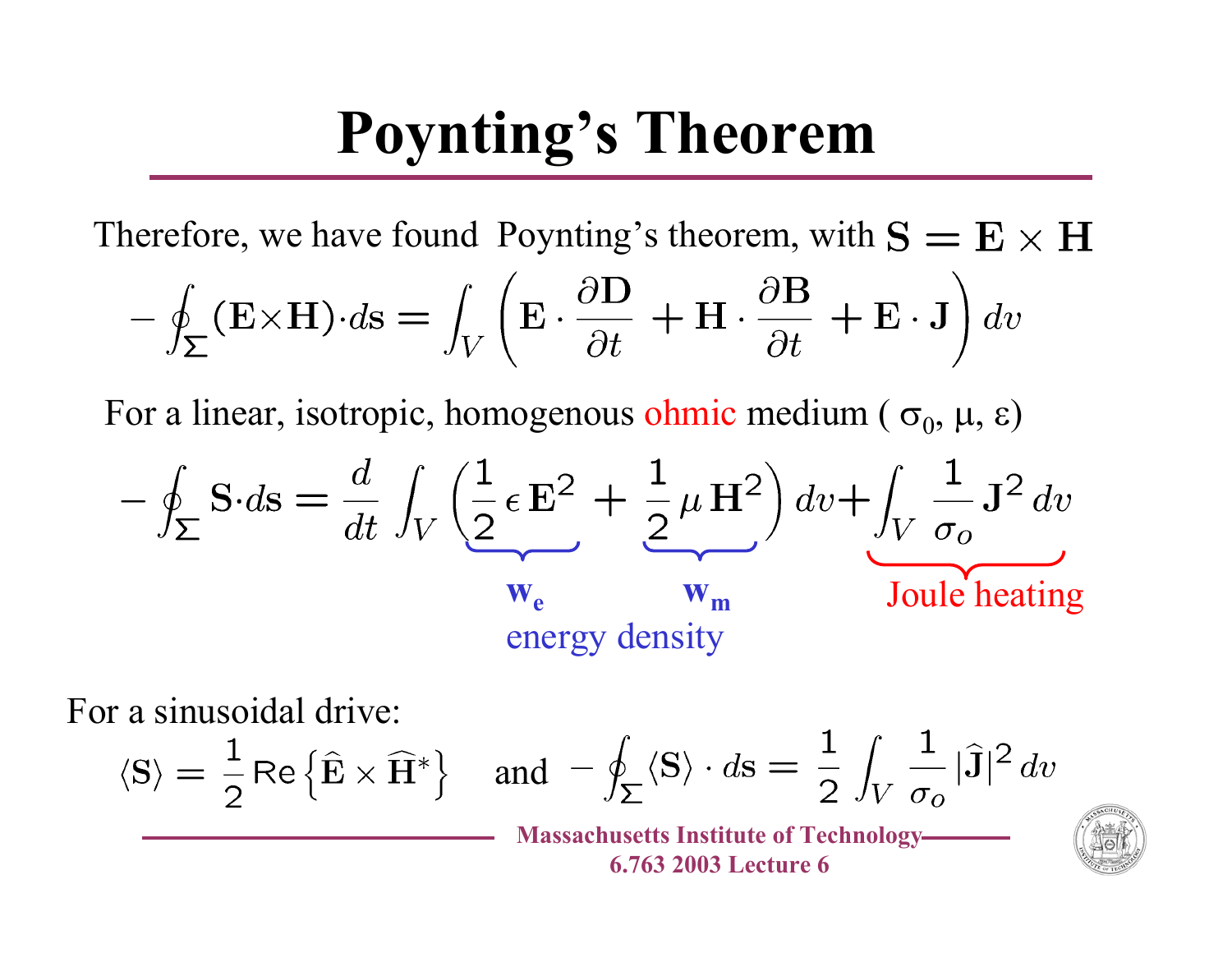### **Poynting's Theorem for a Superconductor**

Maxwell's equations still give

$$
-\oint_{\Sigma} (\mathbf{E} \times \mathbf{H}) \cdot d\mathbf{s} = \int_{V} \left( \mathbf{E} \cdot \frac{\partial \mathbf{D}}{\partial t} + \mathbf{H} \cdot \frac{\partial \mathbf{B}}{\partial t} + \mathbf{E} \cdot \mathbf{J} \right) dv
$$

But for a superconductor

$$
\mathbf{J} = \mathbf{J}_n + \mathbf{J}_s \qquad \mathbf{E} = \frac{\partial}{\partial t} \left( \Lambda(T) \mathbf{J}_s \right) \qquad \mathbf{E} = \frac{1}{\tilde{\sigma}_o(T)} \mathbf{J}_n
$$

Therefore,

$$
-\oint_{\Sigma} \mathbf{S} \cdot d\mathbf{s} = \frac{d}{dt} \int_{V} \left( \frac{1}{2} \epsilon \mathbf{E}^2 + \frac{1}{2} \mu_o \mathbf{H}^2 + \frac{1}{2} \Lambda(T) \mathbf{J}_\mathbf{s}^2 \right) dv + \int_{V} \frac{1}{\tilde{\sigma}_o(T)} \mathbf{J}_n^2 dv
$$

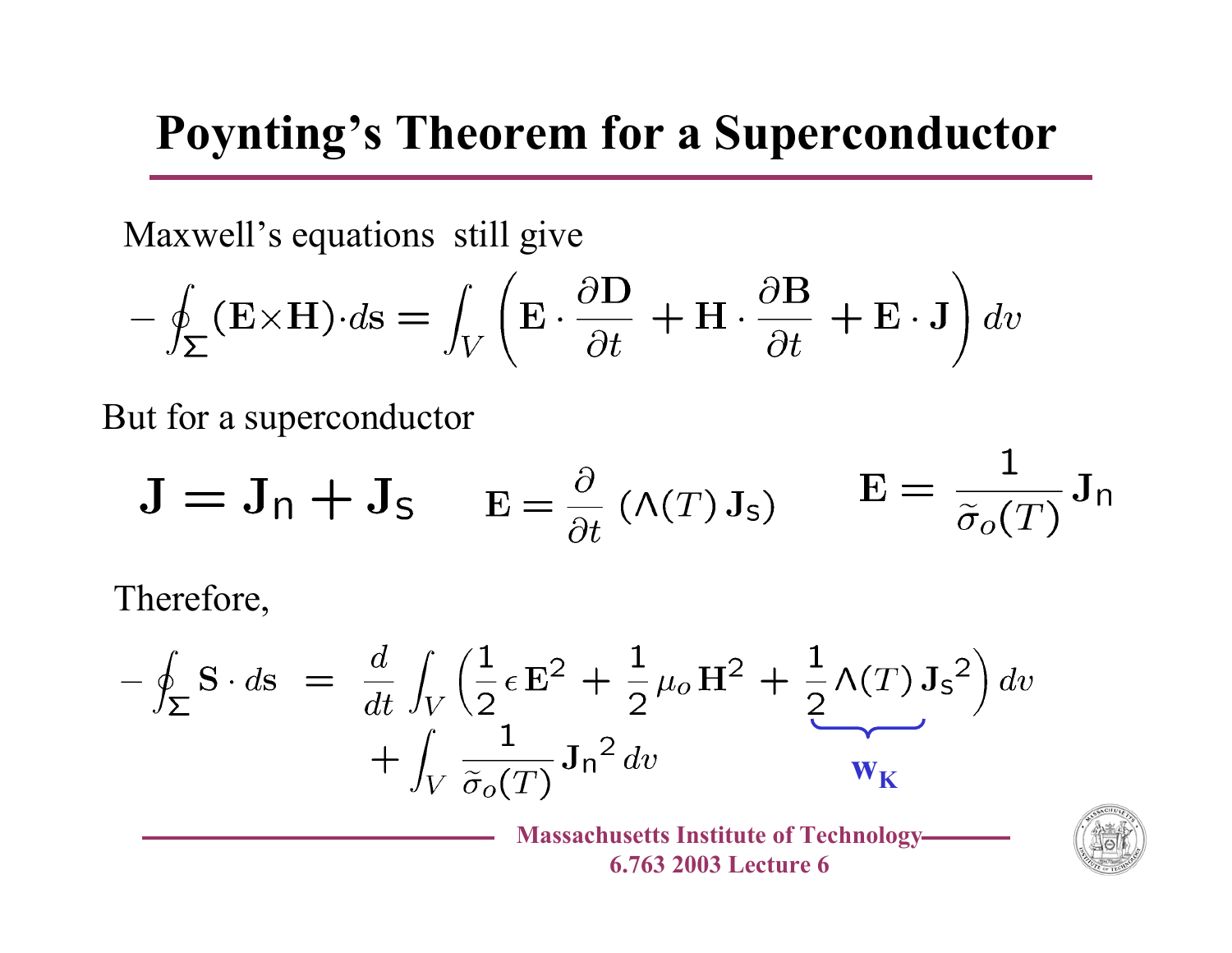# **Kinetic Energy Density**

With 
$$
\Lambda \equiv \frac{m^{\star}}{n^{\star}(q^{\star})^2}
$$
 and  $\hat{\mathbf{J}}_s = n^{\star}q^{\star}\hat{v}$ 

$$
w_K = \frac{1}{2} \Lambda(T) \mathbf{J}_\mathsf{S}^2 = n^\star(T) \left( \frac{1}{2} m^\star \mathbf{v}_\mathsf{S}^2 \right)
$$
  
Superelectron density  
of a superelectron

Energy is also stored in the kinetic energy of the superelectrons

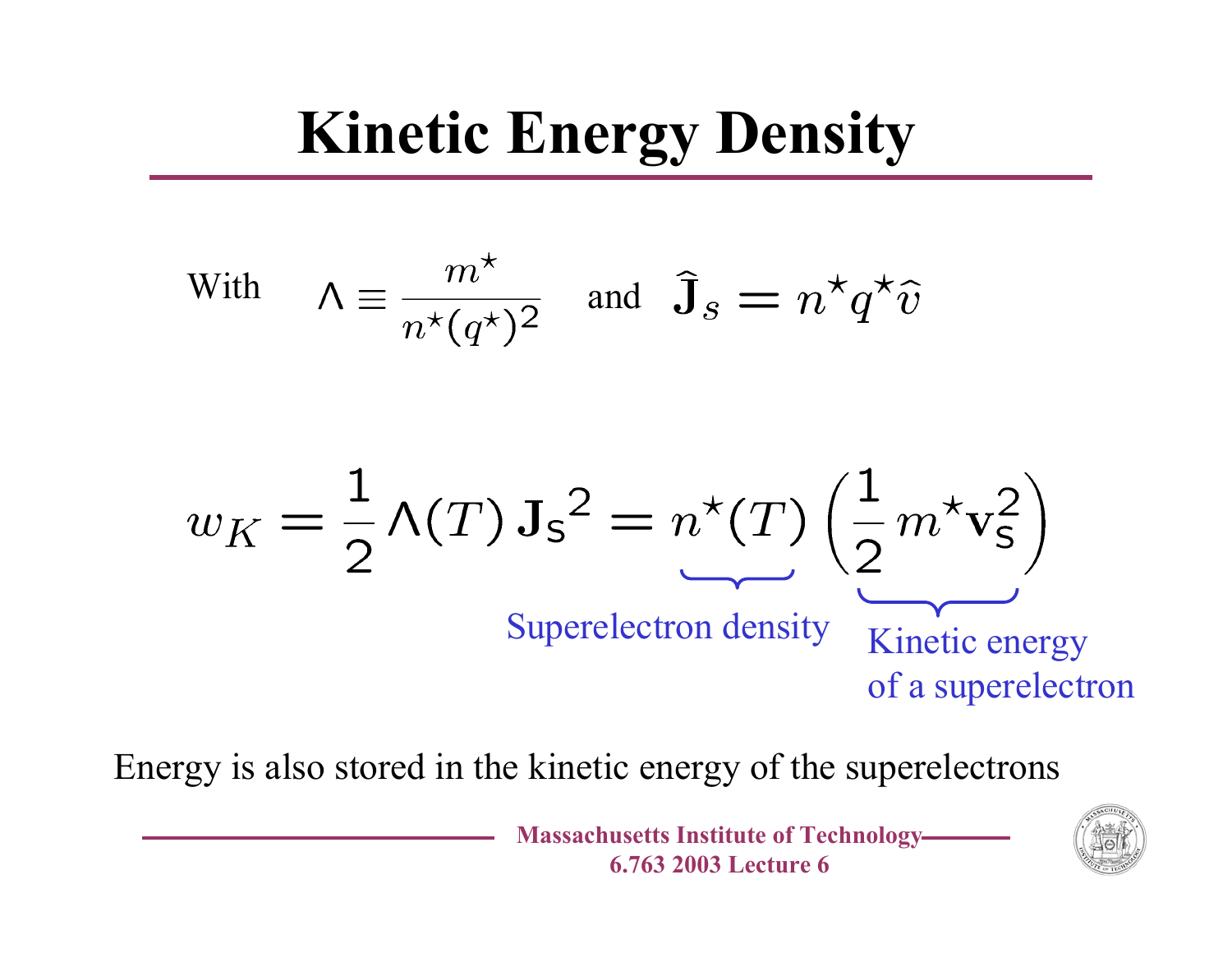# **Averaged Poynting Vector**

For a sinusoidal drive:

$$
\langle S \rangle = \frac{1}{2} \text{Re} \{ \hat{E} \times \hat{H}^* \} \text{ and}
$$
  
- 
$$
\oint_{\Sigma} \langle S \rangle \cdot dS = \frac{1}{2} \int_{V} \frac{1}{\tilde{\sigma}_o(T)} |\hat{J}n|^2 dv
$$

Energy in a superconductor is dissipated through the normal channel

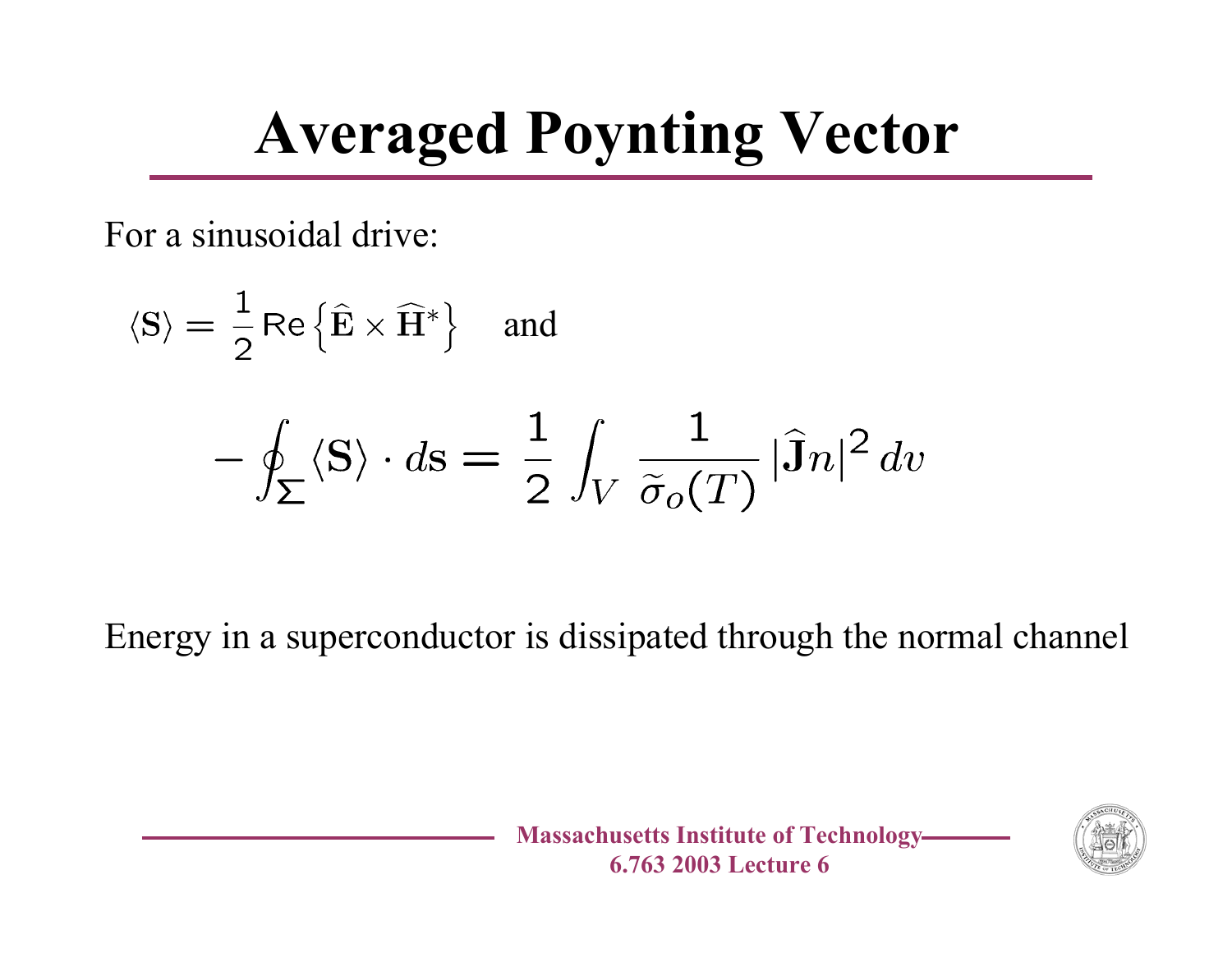### **Power Loss in a Slab**



$$
H = \text{Re}\left\{\hat{H}_o \frac{\cosh ky}{\cosh ka} e^{j\omega t}\right\} i_z
$$

$$
k^2 = j\omega\mu_o \sigma
$$

$$
\frac{d}{dy}\hat{E}_x(y) = j\omega\mu \hat{H}_z(y)
$$

$$
E = \text{Re}\left\{\hat{H}_o \frac{k}{\sigma} \frac{\sinh ky}{\cosh ka} e^{j\omega t}\right\} i_x
$$

$$
k^2 = \frac{\jmath}{\delta^2}
$$

 $\sigma = \sigma_{0}$ 

**Normal Metal Superconductor** 

$$
k^2 = \frac{1}{\lambda^2} \left( 1 + 2j \left( \frac{\lambda}{\delta} \right)^2 \right)
$$

$$
\sigma = \sigma_o + \frac{1}{j\omega\mu_o\lambda^2}
$$

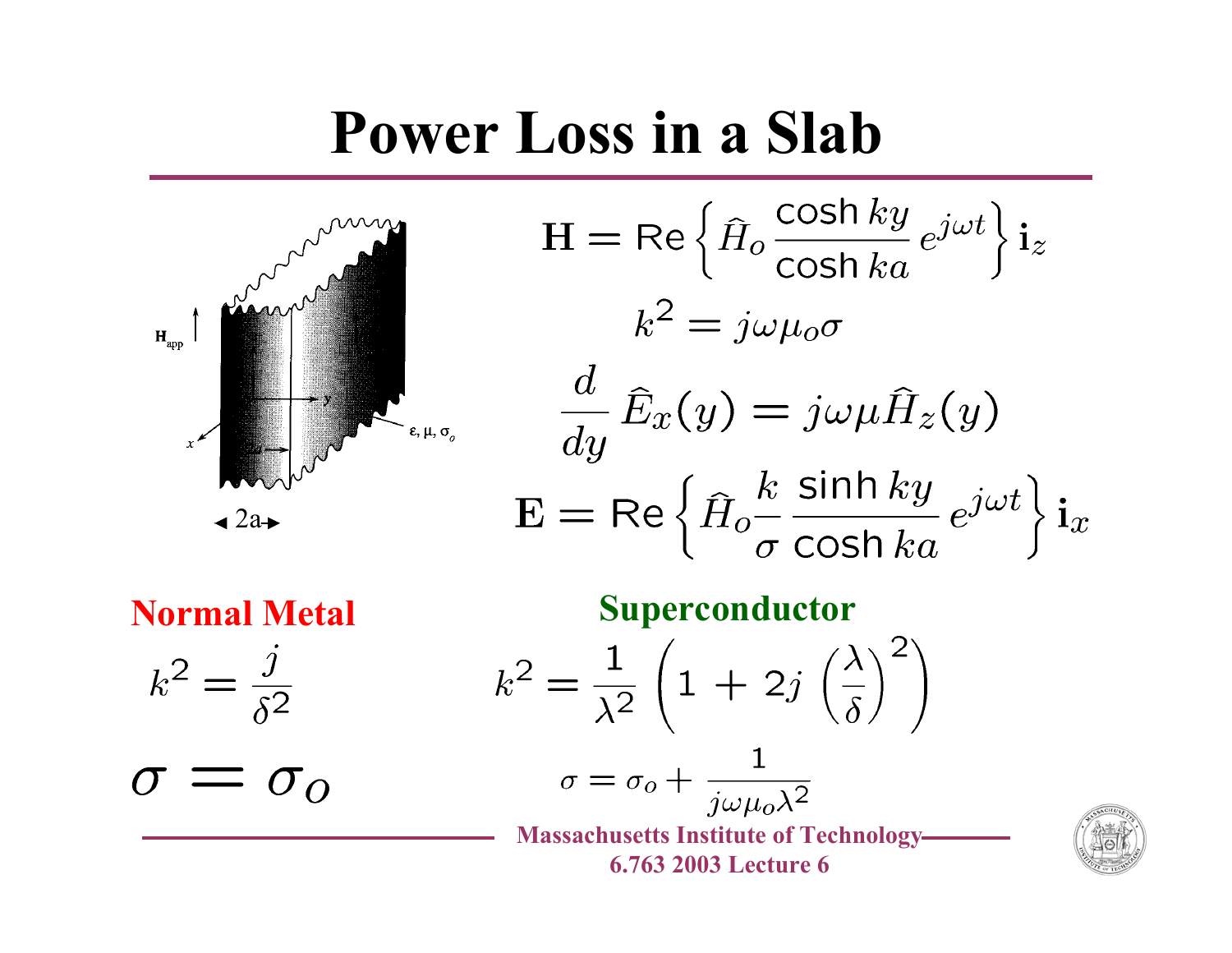

For a unit area, the time averaged power is  $P_{dis} = \text{Re}\left\{|\hat{H}_o|^2 \frac{k}{\sigma} \frac{\sinh ka}{\cosh ka}\right\}$ 

In the bulk approximation, where  $\delta \ll a$ , or λ << a

$$
P_{\rm dis} = |\hat{H}_o|^2 \operatorname{Re}\left\{\frac{k}{\sigma}\right\}
$$

For a normal metal:

$$
P_{\text{dis}} = |\hat{H}_o|^2 \frac{1}{\delta \sigma_o}
$$
 and surface resistance  $R_S = \frac{1}{\delta \sigma_o}$   
Massachusetts Institute of Technology—  
6.763 2003 Lecture 6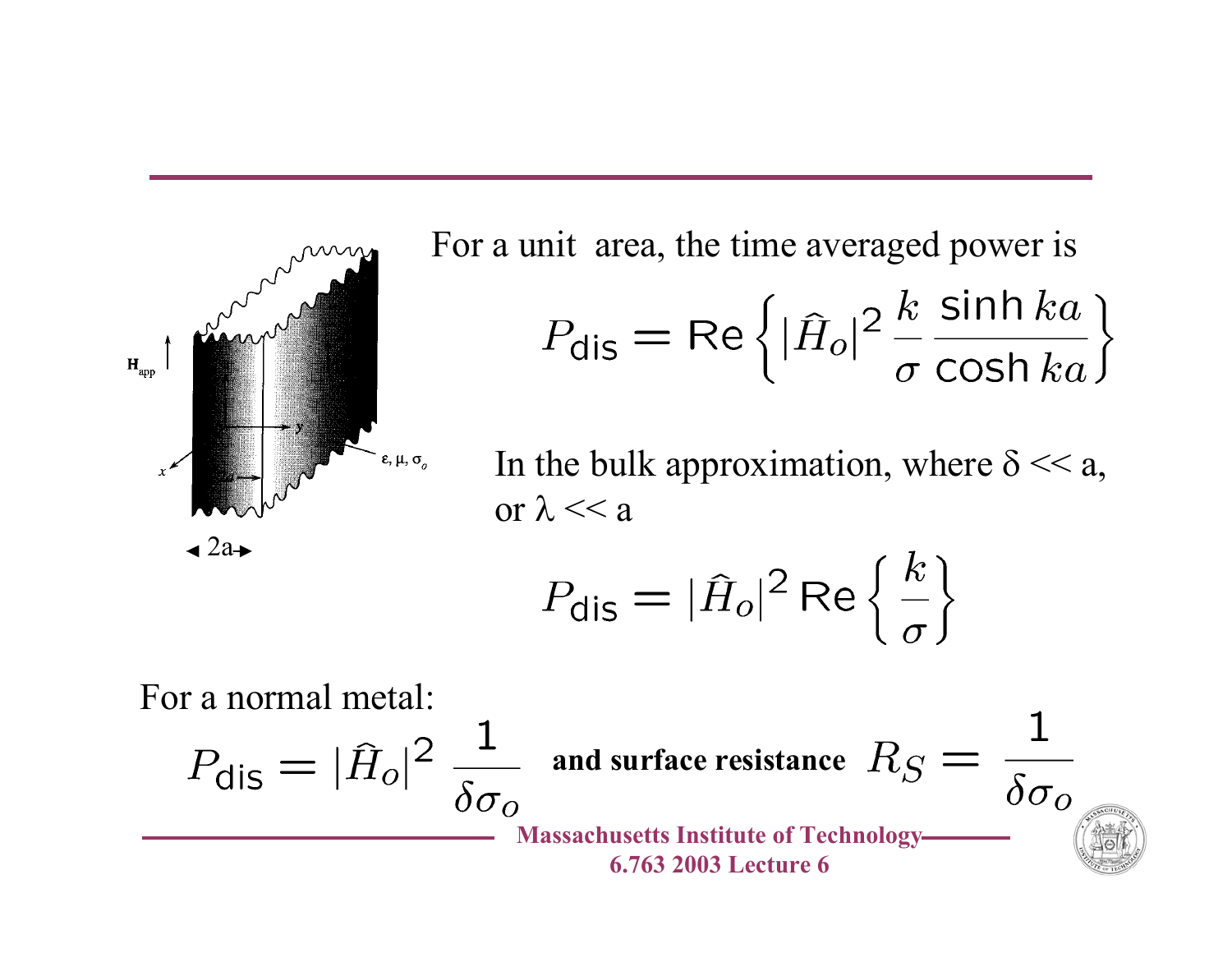### **Surface Resistance: normal metal**



For an area on the surface of

$$
R = \frac{\Delta x}{\sigma_o \delta \, \Delta z}
$$

The current is

The current density is given by  $|\widehat{J}_x| = \frac{|\widehat{K}_x|}{s} = \frac{|\widehat{H}_o|}{s}$ 

The power dissipated per unit area is

$$
P_{\text{dis}} = 2 \times \frac{\frac{1}{2} |\hat{\imath}|^2 R}{\Delta x \, \Delta z} = 2 \times \frac{1}{2} |\hat{H}_o|^2 R_S = |\hat{H}_o|^2 \frac{1}{\delta \sigma_o}
$$
\nMassachusetts Institute of Technology

\n6.763 2003 Lecture 6

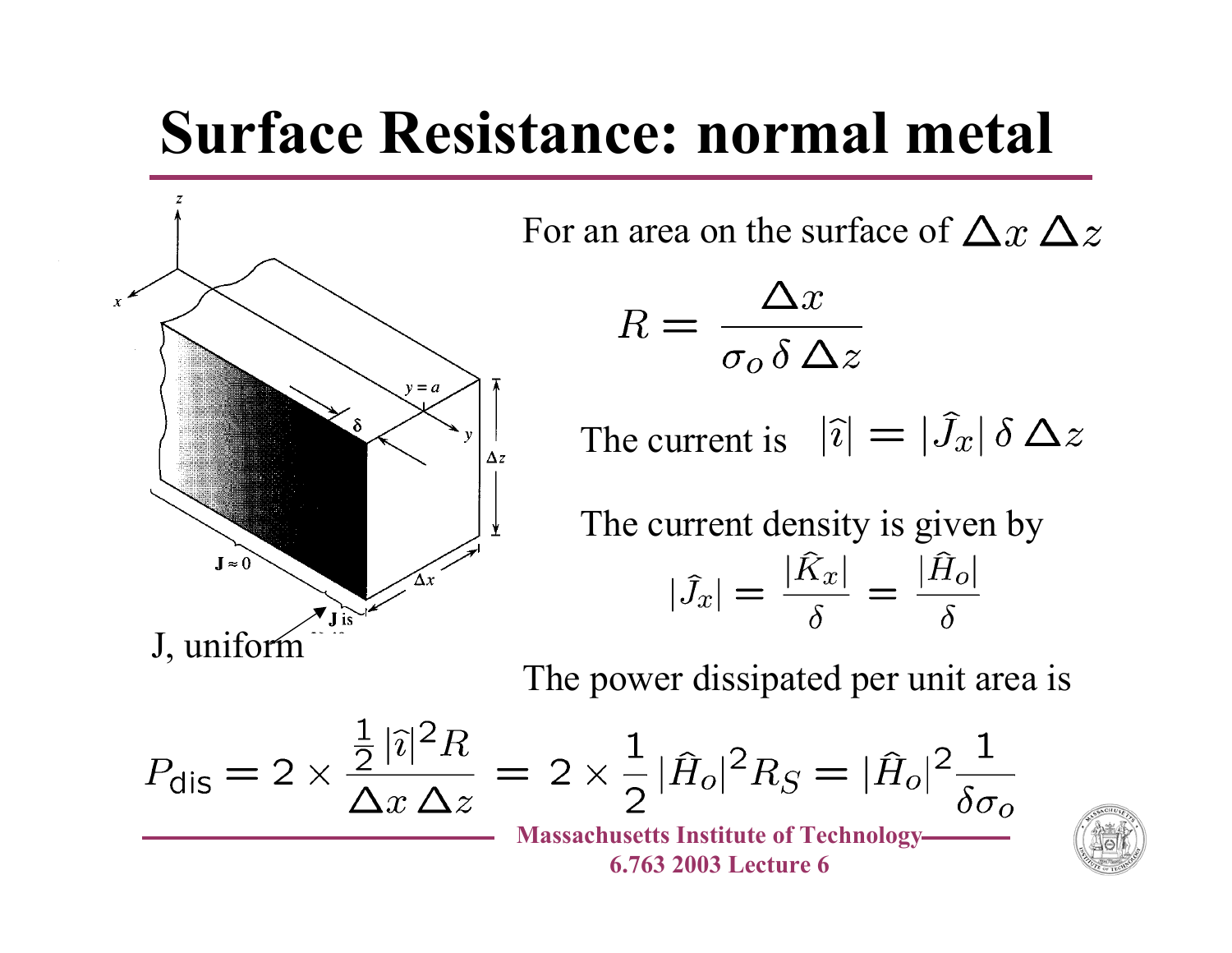# **Surface Impedance: Normal Metal**

In the bulk approximation, where  $\delta \ll a$ , or  $\lambda \ll a$ , a surface impedance can be defined from

$$
P_{\text{dis}} = |\hat{H}_o|^2 \operatorname{Re} \left\{ \frac{k}{\sigma} \right\} \qquad \text{as} \qquad Z_s = \frac{k}{\sigma}
$$



Rs

 $\mathrm{j}\mathrm{\omega L}_\mathrm{s}$ 



**s**

**s**